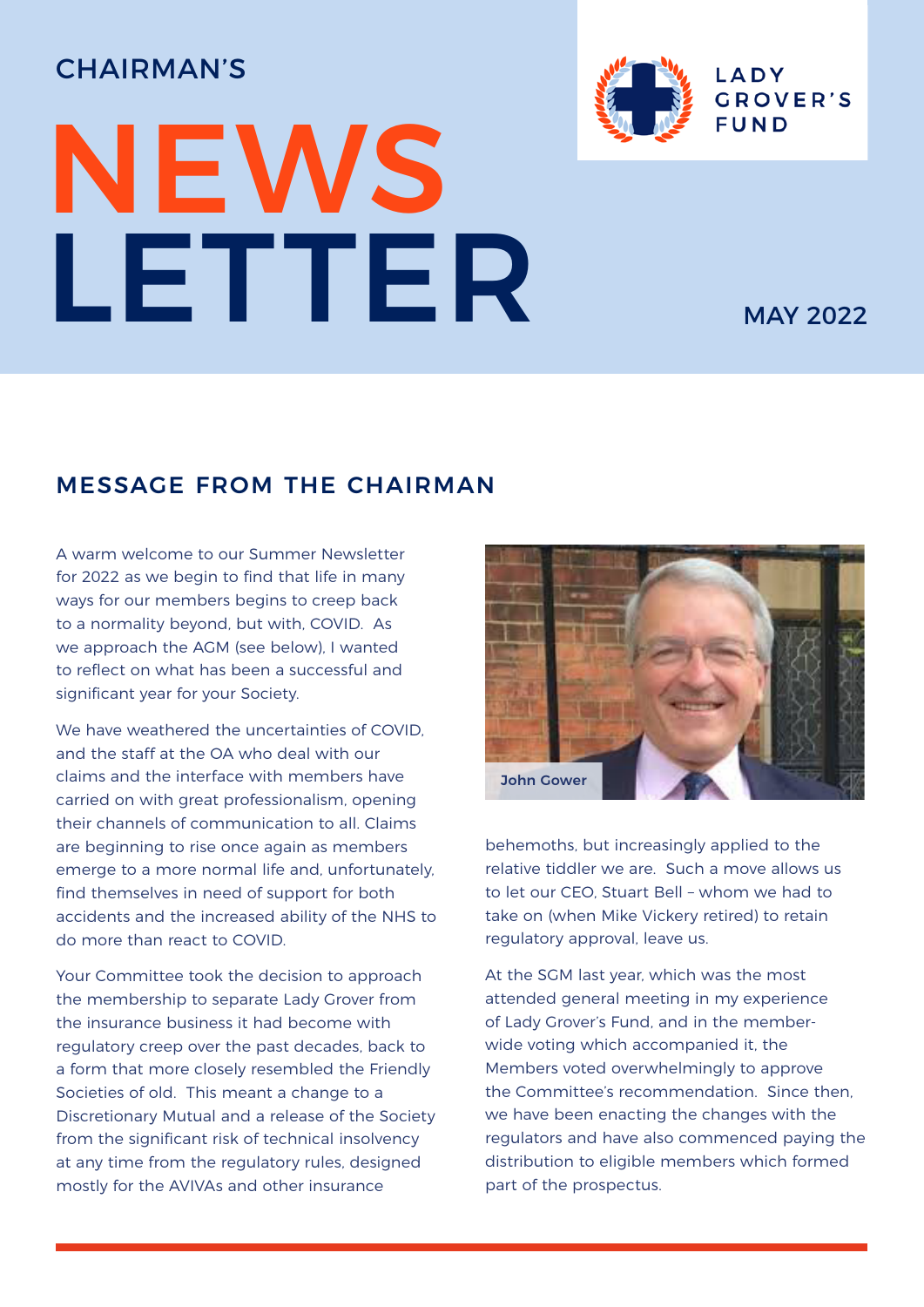For those members with up-to-date contact details and who communicate electronically with us, most have either been paid or have kindly waived their payment. Of the just over 1900 members with whom we have such easy communications, about 16% kindly waived their payments, allowing us to retain £45,000 in the Fund. We have about 600 members still to contact and pay, and we hope to be able to get in touch, determine whether they also wish to waive the payment and then pay those who don't. This will be done by post, or for a significant few, directly with their banks as we have no up-to-date contact details (and we have been trying now for three to four years to resolve). Later in the newsletter, we ask those who have not done so to engage with us electronically.

As the Prospectus made clear, we will continue to honour valid claims originating before the cut-off date and we are doing so. We are also paying out claims under our new discretionary Rules. Lady Grover's Fund will fully transition to a discretionary Mutual after the current transition period on 15th December. Your committee remains confident that you will not notice the change.

Additionally, we are commencing a full investment review to see whether an alternative approach to our funds may deliver better returns and security, in the interests of members. As part of this review, we will cement our work done already to ensure the investments are properly aligned with climate target goals and ensure in future that they reflect the economic sanctions and intent towards Russia following their illegal and brutal invasion of Ukraine.

As I mentioned above, Stuart Bell, our CEO who has guided us through this transitional period and whose calm, measured and experienced advice has been instrumental in its success, will stand down in July. Lee Holloway, who has been a long-standing Member and Committee member, and is CEO of the OA, has agreed to take on the CEO responsibilities.

I want to record my thanks to Stuart for his vital contribution to Lady Grover, both essential (without a regulator-qualified CEO we would have needed to shut LGF down on Mike Vickery's retirement) and transitional (his expertise has allowed your lay and unremunerated Committee of volunteers to negotiate safely and legally the minefields of transition). I hope that all Members will join me at the AGM in wishing him the very best for the future.

On a similar note, I joined the Committee a decade ago while still serving in the MoD. On the retirement of Adrian Lyons, I took over the Chair. A week is a long time in politics and a decade a long time in management. I am therefore standing down as Chairman of your Committee at the AGM, and from the Committee and I will not be seeking re-election. It is time for another to lead your Committee and I would in particular be keen to see an active (and hopefully younger!) member join the Committee to assist my successor. At our last meeting (this month), we discussed the makeup of the Committee as a result of suggestions at the recent SGM, and we will look to both widen the diversity of the Committee and seek to recruit serving or more recently retired representatives of the RAF and RN to restore triservice representation. Subject to the approval of the re-elected Committee, Jon Brittain, who joined the Committee just before I did in 2012, has agreed to take over from me as Chairman.

I want to take this opportunity in this my last newsletter to thank all members for their valuable contributions to the debates and decisions of last year, and also to all the Committee members and advisers with whom I have been privileged to work over the last decade. Members may continue to rest assured your Committee works hard and keeps members' interests at the core of what they do.

I will continue, of course, to pay attention as a member.

John Gower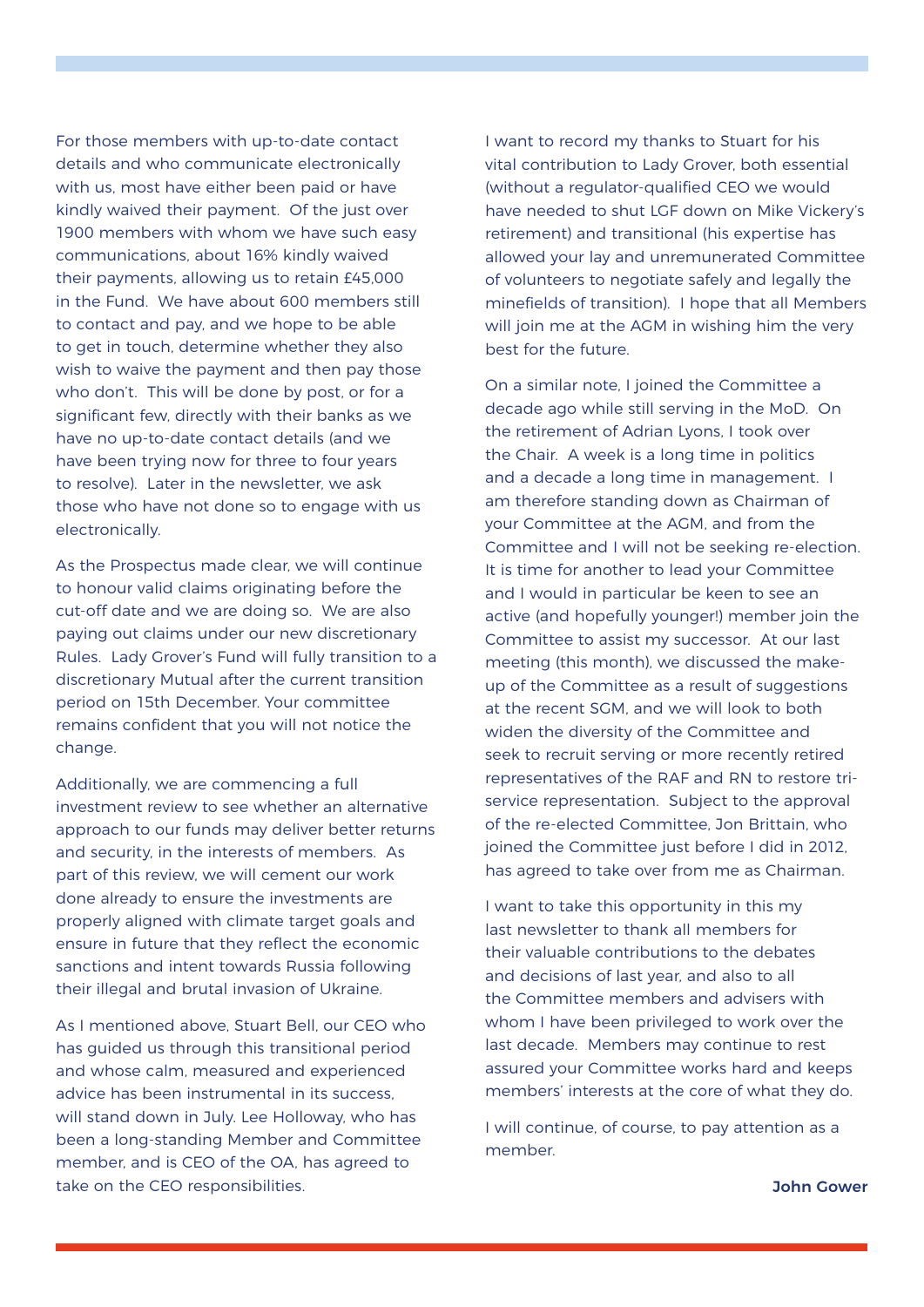#### AGM NOTICE: WEDNESDAY 08 JUNE, 2PM

The AGM will be held at 1400 on Wednesday 8 June 2022. Following good attendance at recent General Meetings, we have decided to remain with an online format, and use Zoom. Members wishing to attend are asked to contact Secretary@ladygrover.org.uk We will then forward meeting papers and joining instructions.

As noted above, John Gower is not standing for re-election. Also, the CEO will be stepping down in July. Accordingly, the Committee is looking to appoint new members in the coming months and would be pleased to hear from interested members. We look for a diverse skill set and would particularly appreciate relevant business experience, including budget oversight.

We are proposing three arbitrators for election at the AGM – all with Friendly Society experience. The arbitrators have a role to play, as a last resort, in resolving member disputes. We consider this to be a key part of providing benefits on a discretionary basis, given the limited role of regulators.

Finally, we are proposing to address a point made regarding the new Rules at the SGM last October. We will be increasing the minimum Committee size to from four to five. This will automatically ensure that the quorum cannot fall below three. Other rule changes are in prospect once our insurance business has run off and these will be effected at the same time.



## OFFICERS' ASSOCIATION (OA)

Members may be aware of changes at the OA. Their employment support work has been transferred to a new charity (the Forces Employment Charity), and the OA's remaining focus is on benevolence with the Grants and Welfare team providing ongoing assistance.

The OA will be changing their name to the Officers' Association Benevolent Fund in due course, and OA staff will continue their great work supporting members.